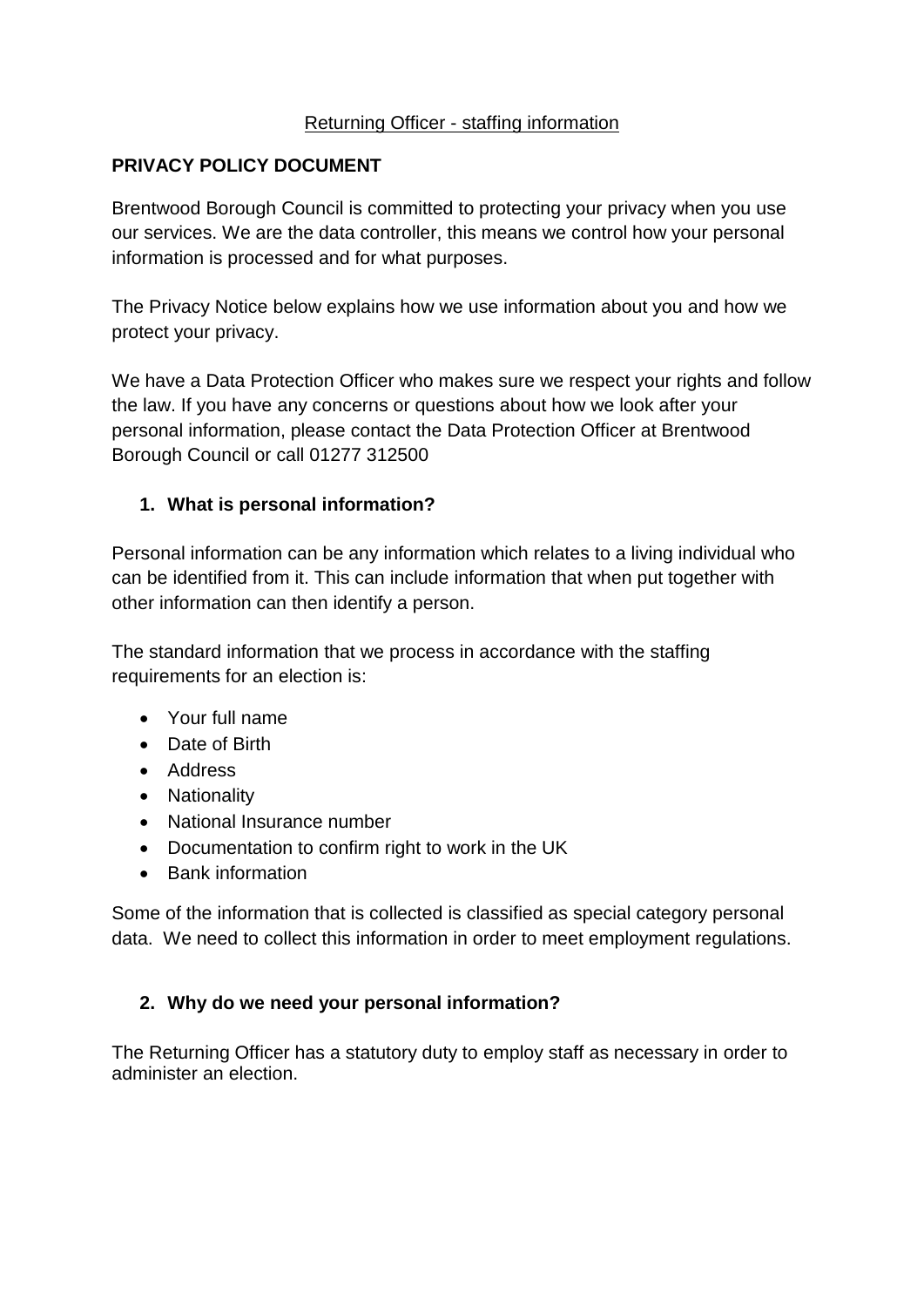# **3. How the law allows us to use your personal information**

We will only use the information you give us for election and electoral registration staffing purposes. We will look after personal information securely and will follow the data protection legislation.

We will not give personal information about you or any personal information you may provide on other people to anyone else or another organisation unless we have to by law.

The lawful basis to use information in relation administering an election is for the performance of a task carried out in the public interest and exercise of official authority, as vested in the Returning Officer as set out in the Representation of the People Act 1983 and associated regulations.

## **4. Who might we share your information with?**

The Returning Officer shares your data with relevant third parties that process data in connection with payroll and the provision of pension benefits. This enables pay to be processed and payments and deductions to be made as appropriate.

## **5. Telling you about events and services**

We may offer you opportunities to hear about events and services provided by the Council and our partners. When we do we will ask for your consent to do so and offer you a clear opportunity to opt out at any time.

#### **6. Is any of our information about you incorrect?**

You can ask to change information you think is inaccurate, you should let us know if you disagree with something we have on record about you.

We may not always be able to change or remove that information but we'll correct factual inaccuracies and may include your comments in the record to show that you disagree with it.

Please let us know if your mobile phone, email address or other contact information changes so that we can keep this information up to date.

# **7. How long do we keep your personal information?**

The Returning Officer will delete staff details from our database if you inform us that you no longer wish to participate in election duties or that you no longer wish to be contacted in relation to election duties.

For more information regarding the retention of staffing documentation, please see the Councils privacy notice.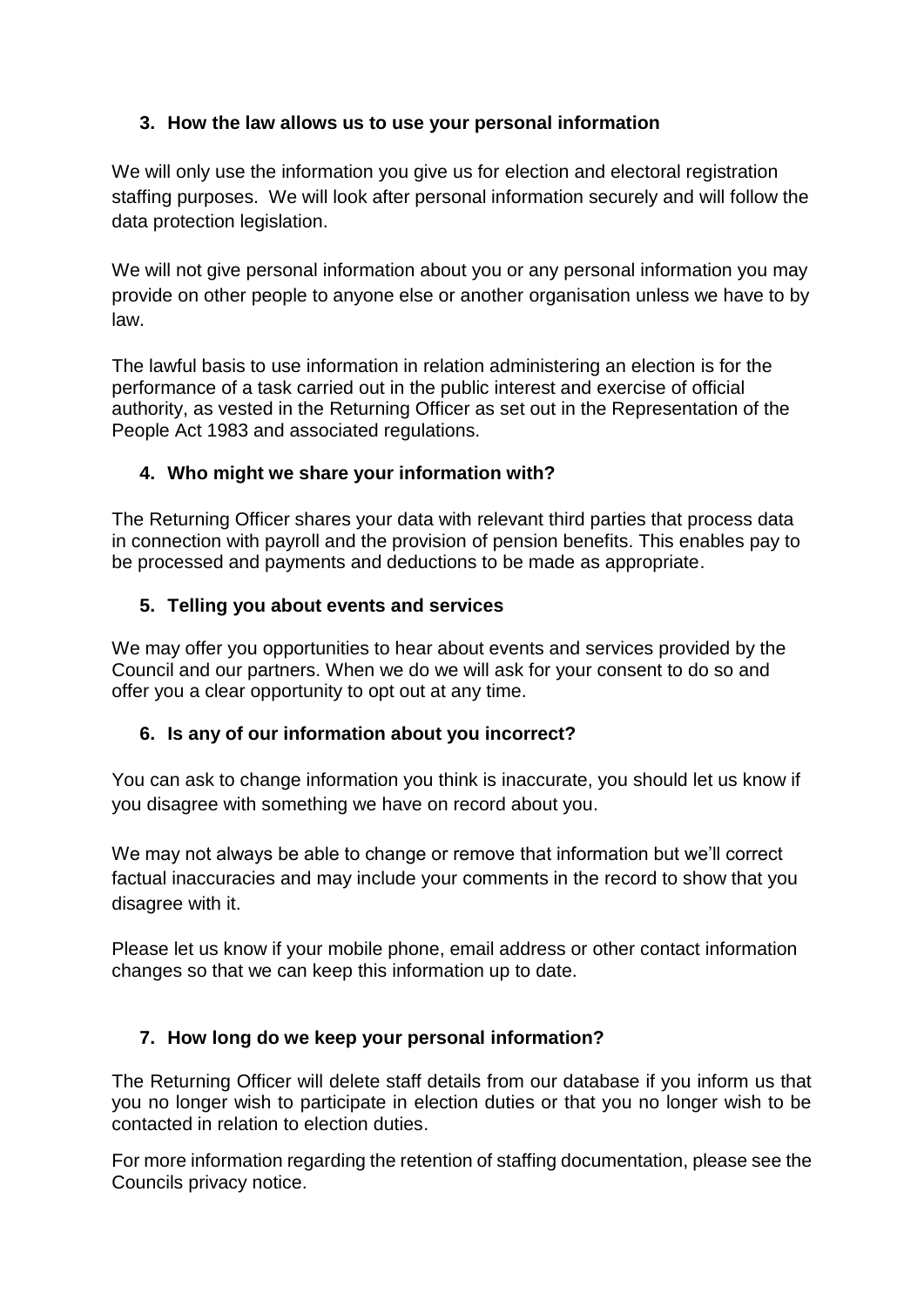## **8. Your rights**

As a data subject, you have a number of rights. You can:

- access and obtain a copy of your data on request;
- require the Council to change incorrect or incomplete data;
- require the Council to delete or stop processing your data, for example where the data is no longer necessary for the purposes of processing;
- ask the organisation to stop processing data for a period if there is a dispute about the accuracy or legitimacy of the data.

## **9. Keeping your information secure**

We make every effort to keep your information safe:

- We take appropriate care to secure the information we hold about you
- We have robust technical security such as passwords and information encryption
- We have policies and procedures to make sure your information is only available to our employees who need to see it to do their job, and we train these employees appropriately.
- We establish robust procedures and contracts to extend these protections to any other person or organisation we made need to give your information to.

If you would like to exercise any of these rights, or wish to make more enquiries please email Electoral Services on [elections@brentwood.gov.uk](mailto:elections@brentwood.gov.uk) .

# **10.Transfer of information abroad**

The majority of the personal information we store is held on systems in the UK. But there are some occasions where your information may leave the UK either in order to get to another organisation or if it is stored in a system outside of the EU.

We will have additional protections on your information if it leaves the UK ranging from secure ways of transferring information to ensuring we have a robust contract in place with that third party.

We will take all practical steps to make sure your personal information is not sent to a country that is not seen as 'safe' either by the UK or EU Governments.

# **11.Who can you contact about data protection and your rights?**

In the Council you can contact the Data Protection Officer on 01277 312500

For independent advice about data protection, privacy and data sharing issues or to lodge a complaint about how we have handled your information you can contact the Information Commissioner's Office (ICO) at:

You can visit [ico.org.uk](https://ico.org.uk/) or email [casework@ico.org.uk](mailto:casework@ico.org.uk)